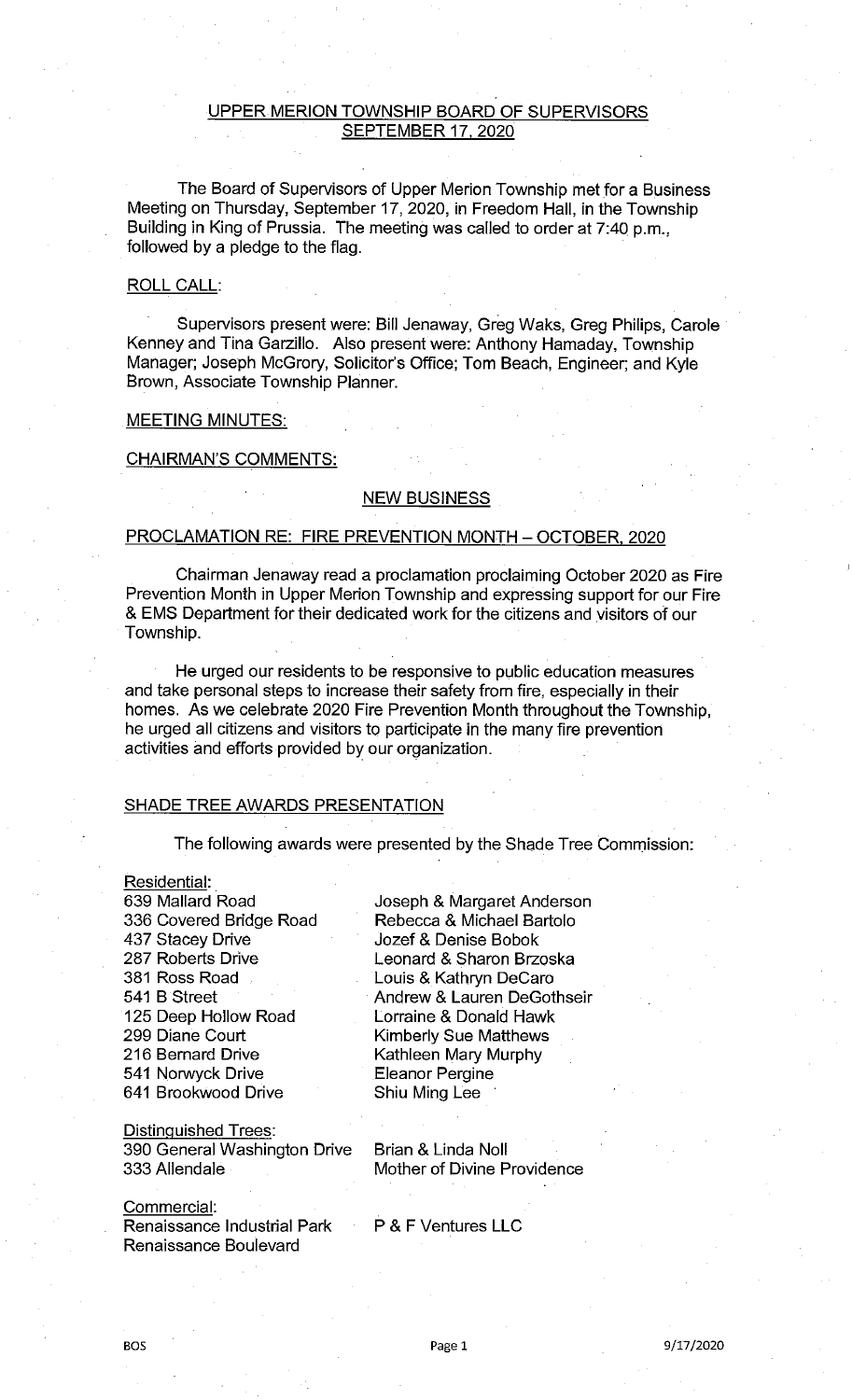# PRESENTATION AND ACCEPTANCE OF THE TOWNSHIP'S 2021 FINANCIAL REQUIREMENTS AND MINIMUM MUNICIPAL OBLIGATION (MMO) IN THE AMOUNT OF \$2,205,307 FOR THE POLICE AND \$702,000 FOR THE NON-UNIFORM PENSION PLANS

Anthony Hamaday, Township Manager presented the 2021 Financial Requirements and Minimum Municipal Obligation for the Police and Non-Uniform Pension Plans.

## Board Action:

It was moved by Mr. Philips, seconded by Mrs. Kenney, all voting "Aye" to approve as presented. None opposed. Motion approved 5-0.

FINANCIAL ESCROW SECURITY RELEASE NO. 1, CRAFT CUSTOM HOMES, LLC., 388 ANDERSON ROAD SUBDIVISION - APPROVAL OF ESCROW RELEASE N0. 1 TO CRAFT CUSTOM HOMES IN THE AMOUNT OF \$86,155.50 FOR THE COMPLETION OF REQUIRED SITE IMPROVEMENTS TO DATE AS PART OF THE 383 ANDERSON ROAD SUBDIVISION AS RECOMMENDED BY THE TOWNSHIP ENGINEER

## **Board Action:**

It was moved by Mr. Waks, seconded by Mrs. Garzillo, all voting "Aye" to approve Financial Escrow Security Release as presented. None opposed. Motion approved 5-0.

AUTHORIZATION FOR TOWNSHIP MANAGER TO SIGN REAL ESTATE TAX APPEAL SETTLEMENT STIPULATIONS AS NEGOTIATED BY THE UMASD: GAHC3 KING OF PRUSSIA MOB LLC, 700 SOUTH HENDERSON ROAD, KING OF PRUSSIA, FOR THE TAX YEARS 2016-2020, RESULTING IN AN UNDERPAYMENT OF REAL ESTATE TAXES FOR THE YEARS 2016-2019 IN THE AMOUNT OF \$9,219.00

#### Board Action:

It was moved by Mrs. Kenney, seconded by Mr. Waks, all voting "Aye" to authorize the signing of the settlement stipulation as presented. None opposed. Motion approved 5-0.

## REQUEST FOR PROPOSAL OF PROFESSIONAL SERVICES FOR THE UPPER MERION TOWNSHIP 2021 ROAD RESURFACING PROGRAM

The Upper Merion Township Public Works Department needs to secure a proposal to provide survey, engineering, and construction services relative to the Upper Merion 2021 Road Resurfacing Program. The road program is comprised of 4 ADA ramps and approximately 52,603 square yards of mill and overlay for 14 locations in the Township.

#### **Board Action:**

It was moved by Mr. Philips, seconded by Mrs. Garzillo, all voting "Aye" to authorize the request for proposal as presented. None opposed. Motion approved 5-0.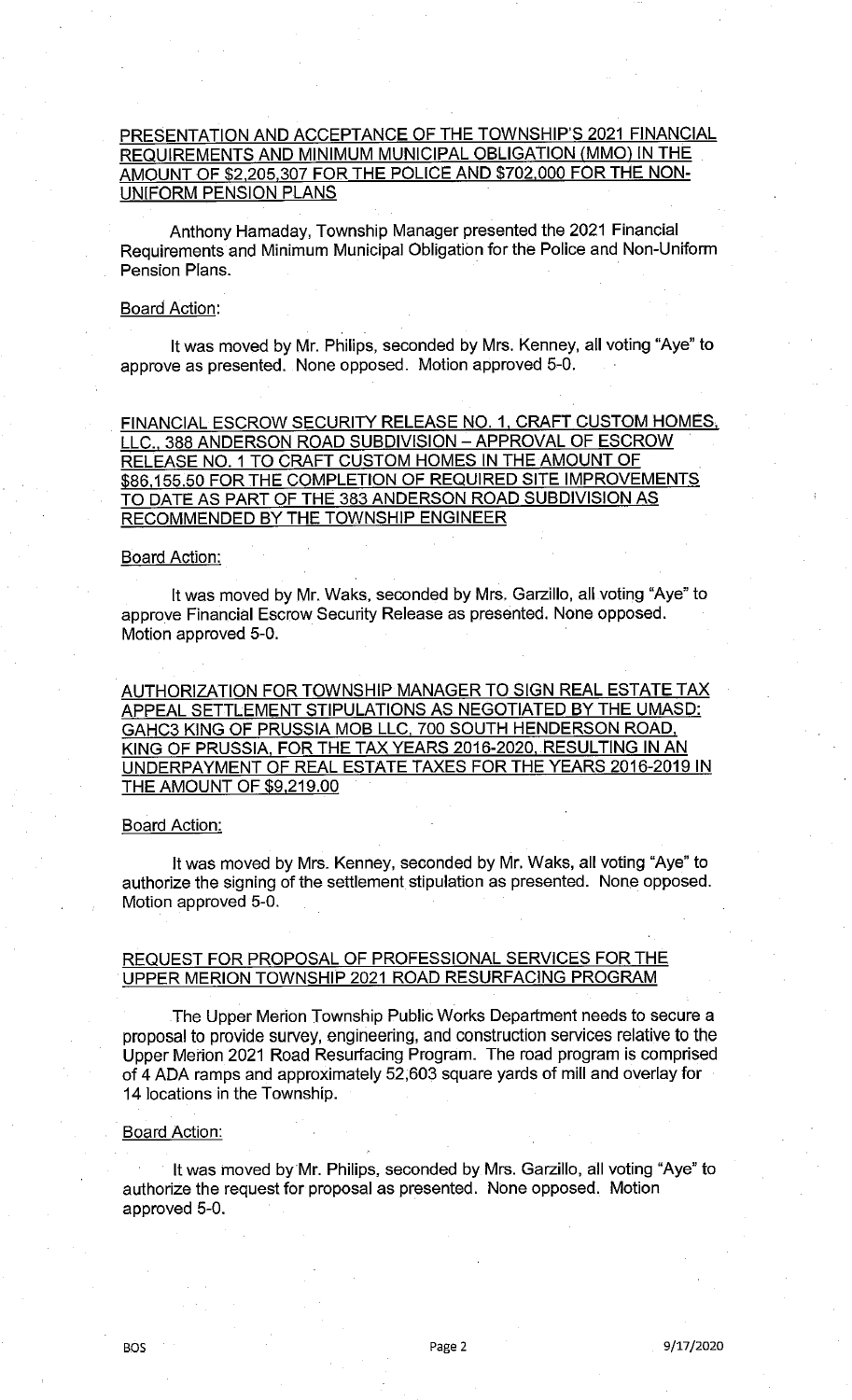# ACCEPT CITIZEN BOARD RESIGNATIONS FOR GIAN SINGLA OF THE SANITARY & STORMWATER AUTHORITY AND PEPPER FRANCIS, STUDENT REPRESENTATIVE OF THE EAC

The Board of Supervisors thanked Gian Singla for the years that he served on the Sanitary & Stormwater Authority and Pepper Francis for her time as student representative of the Environmental Advisory Council.

## **Board Action:**

It was moved by Mrs. Kenney, seconded by Mrs. Garzillo, all voting "Aye" to accept the resignations as presented. None opposed. Motion approved 5-0.

RESOLUTION 2020-35 - CONSIDERATION OF A RESOLUTION AUTHORIZING THE TOWNSHIP MANAGER TO SUBMIT A DCED-CFA MULTIMODAL TRANSPORTATION GRANT APPLICATION IN THE AMOUNT OF \$2,476,407 FOR THE FIRST AVENUE LINEAR PARK PHASE 3 WHICH INCLUDES THE INSTALLATION OF THE TRAIL ON 10 REMAINING PARCELS ALONG FIRST AVENUE

### **Board Action:**

It was moved by Mrs. Kenney, seconded by Mr. Waks, all voting "Aye" to approve Resolution 2020-35 as presented. None opposed. Motion approved 5-0.

RESOLUTION 2020-36 - DEVELOPMENT PLAN - PROTECS, INC., 3700 HORIZON DRIVE. CONSIDERATION OF A PRELIMINARY DEVELOPMENT PLAN SUBMITTED BY PROTECS, INC., AS PREPARED BY NAVE NEWELL ENGINEERS, DATED JUNE 17, 2020, FOR THE CONSTRUCTION OF A <u>74,000 SF BUILDING ADDITION TO THE EXISTING BUILDING AN</u> ASSOCATED SITE IMPROVEMENTS ON THE 5.92 ACRE, SM-I ZONDED PARCEL

## Board Action:

It was moved by Mr. Philips, seconded by Mrs. Kenney, all voting "Aye" to approve Resolution 2020-36 as presented. None opposed. Motion approved 5-0.

RESOLUTION 2020-37 - DEVELOPMENT PLAN - MERION INNOVATIONS 1 LLC., 411 SWEDELAND ROAD. CONSIDERATION OF A PRELIMINARY/FINAL LAND DEVELOPMENT PLAN SUBMITTED BY MERION INNOVATIONS 1 LLC, AS PREPARED BY TAYLOR, WISEMAN & TAYLOR ENGINEERS, DATED MARCH 15, 2020, FOR THE CONSTRUCTION OF A NEW TWO-LEVEL PARKING GARAGE AND ASSOCIATED SITE IMPROVEMENTS CONTAINING 236 SPACES TO SERVE EXISTING 923,752 SF DISCOVERY LABS FACILITY (LI ZONING DISTRICT)

The applicant requested a 30-day extension on this development plan.

### Board Action:

It was moved by Mr. Philips, seconded by Mr. Waks, all voting "Aye" to accept the 30-day extension for Merion Innovations as presented. None opposed. Motion approved 5-0.